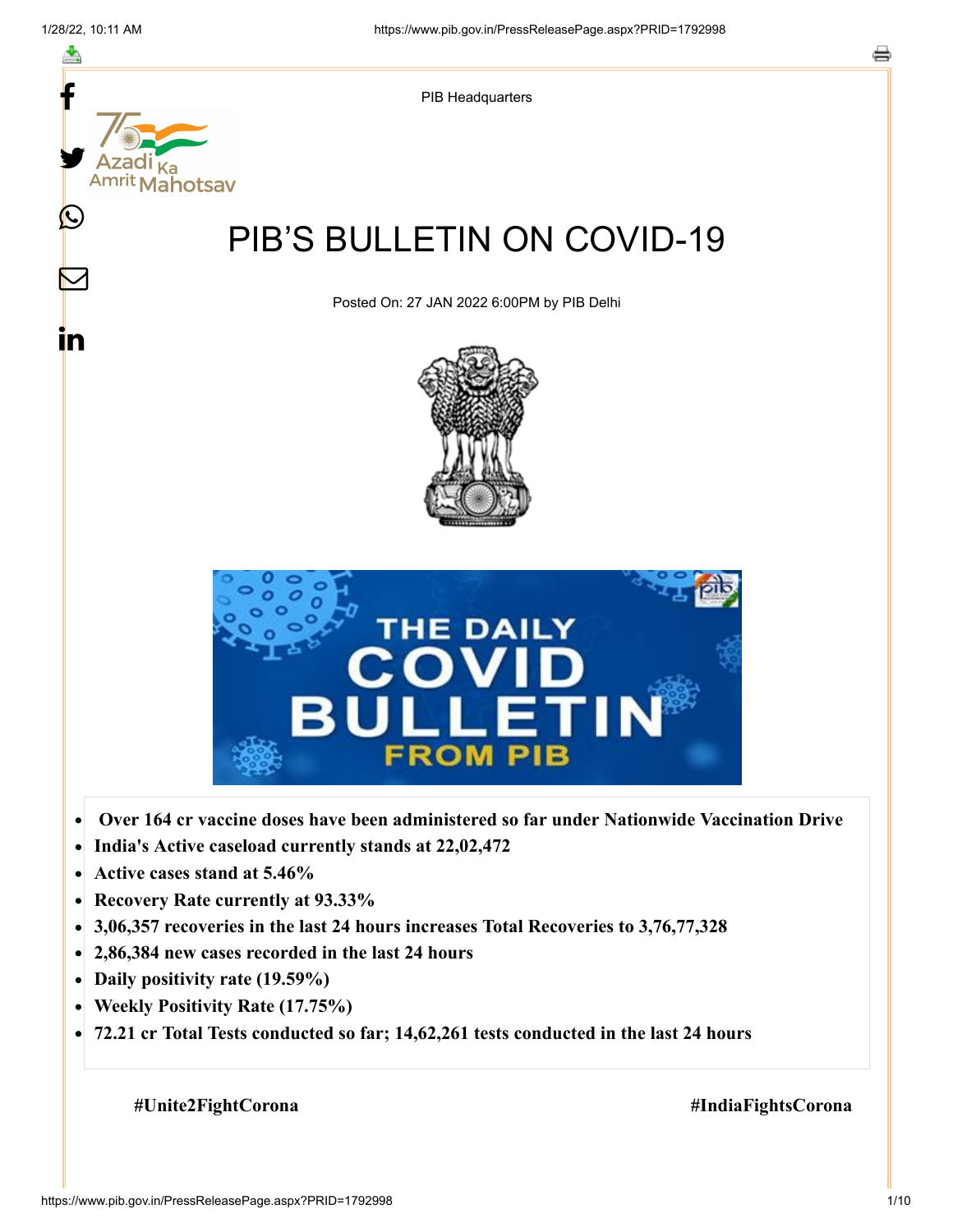f

y.

# **PRESS INFORMATION BUREAU**

# **MINISTRY OF INFORMATION & BROADCASTING**

### **GOVERNMENT OF INDIA**

**\*\*\*\*\*** 

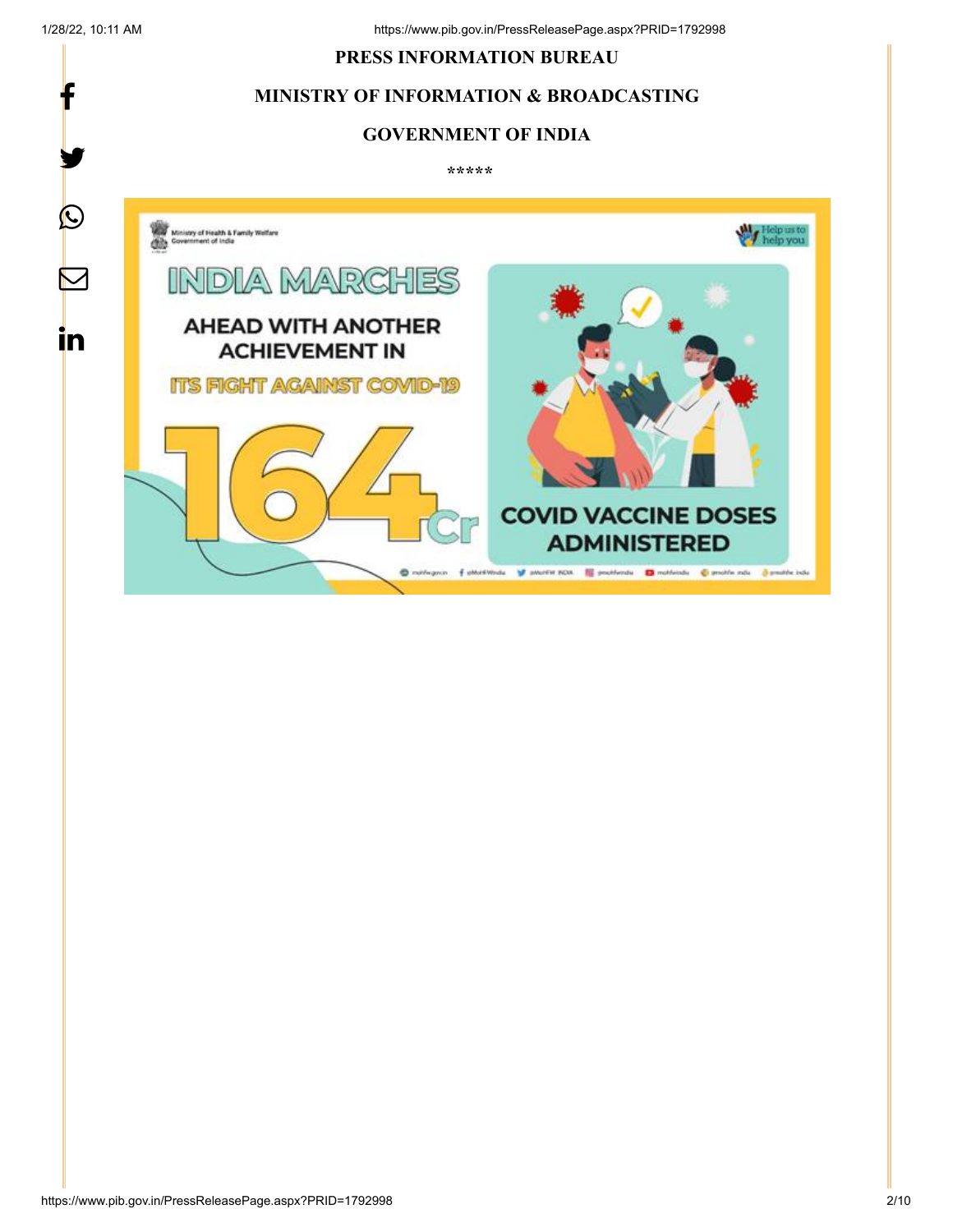1/28/22, 10:11 AM https://www.pib.gov.in/PressReleasePage.aspx?PRID=1792998

|                         | Healthcare<br>workers | Frontline<br>workers | People<br><b>Aged 15-18</b><br>years | People<br>Aged 18-44<br>Years | <b>People Aged</b><br>≥ 45 Years | <b>People Aged</b><br>≥ 60 Years |
|-------------------------|-----------------------|----------------------|--------------------------------------|-------------------------------|----------------------------------|----------------------------------|
|                         |                       |                      |                                      |                               |                                  |                                  |
| p.<br>Dose              | 1,03,93,820           | 1,83,92,579          | 4,37,27,771                          | 53,70,23,165                  | 19,95,79,974                     | 12,43,87,830                     |
| 2 <sup>nd</sup><br>Dose | 98,37,436             | 1,71,74,064          |                                      | 39, 48, 22, 719               | 16,83,78,040                     | 10,50,18,240                     |
| Precaution              | 29,87,993             | 31,02,620            |                                      |                               |                                  | 36,12,956                        |

**India's Cumulative COVID-19 Vaccination Coverage exceeds 164 Cr**

**More than 22 lakh Vaccine Doses administered in the last 24 hours**

**Recovery Rate currently stands at 93.33%**

**2,86,384 New Cases reported in the last 24 hours**

**India's Active Caseload currently stands at 22,02,472**

**Weekly Positivity Rate is presently at 17.75%**

India's Cumulative COVID-19 Vaccination Coverage has exceeded 164 Cr today afternoon.

This has been achieved through 1,78,47,482 sessions. The break-up of the cumulative figure as per the provisional report till 7 am today include: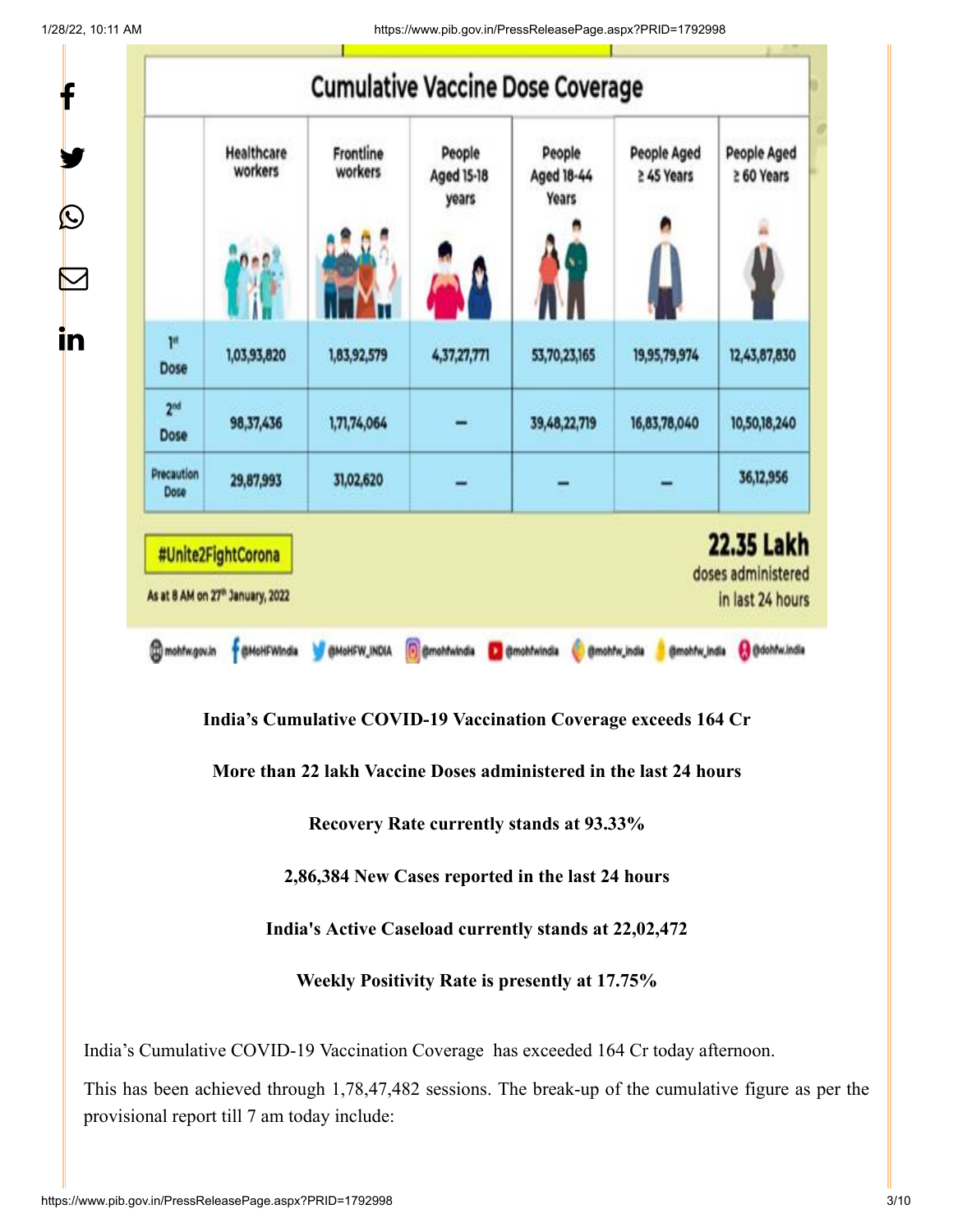|                        | Cumulative Vaccine Dose Coverage |                 |  |  |
|------------------------|----------------------------------|-----------------|--|--|
| <b>HCWs</b>            | 1 <sup>st</sup> Dose             | 1,03,93,820     |  |  |
|                        | $2nd$ Dose                       | 98, 37, 436     |  |  |
| $\mathbf{\Omega}$      | <b>Precaution Dose</b>           | 29,87,993       |  |  |
| <b>FLWs</b>            | 1 <sup>st</sup> Dose             | 1,83,92,579     |  |  |
| in                     | $2nd$ Dose                       | 1,71,74,064     |  |  |
|                        | <b>Precaution Dose</b>           | 31,02,620       |  |  |
| Age Group 15-18 years  | $1st$ Dose                       | 4, 37, 27, 771  |  |  |
| Age Group 18-44 years  | 1 <sup>st</sup> Dose             | 53,70,23,165    |  |  |
|                        | $2nd$ Dose                       | 39, 48, 22, 719 |  |  |
| Age Group 45-59 years  | $1st$ Dose                       | 19,95,79,974    |  |  |
|                        | $2nd$ Dose                       | 16,83,78,040    |  |  |
| Over 60 years          | $1st$ Dose                       | 12,43,87,830    |  |  |
|                        | $2nd$ Dose                       | 10,50,18,240    |  |  |
|                        | <b>Precaution Dose</b>           | 36,12,956       |  |  |
| <b>Precaution Dose</b> | 97,03,569                        |                 |  |  |
| Total                  |                                  | 1,63,84,39,207  |  |  |

**3,06,357** patients have recovered in the last 24 hours and the cumulative tally of recovered patients (since the beginning of the pandemic) is now at **3,76,77,328.**

Consequently, India's recovery rate stands at **93.33%.**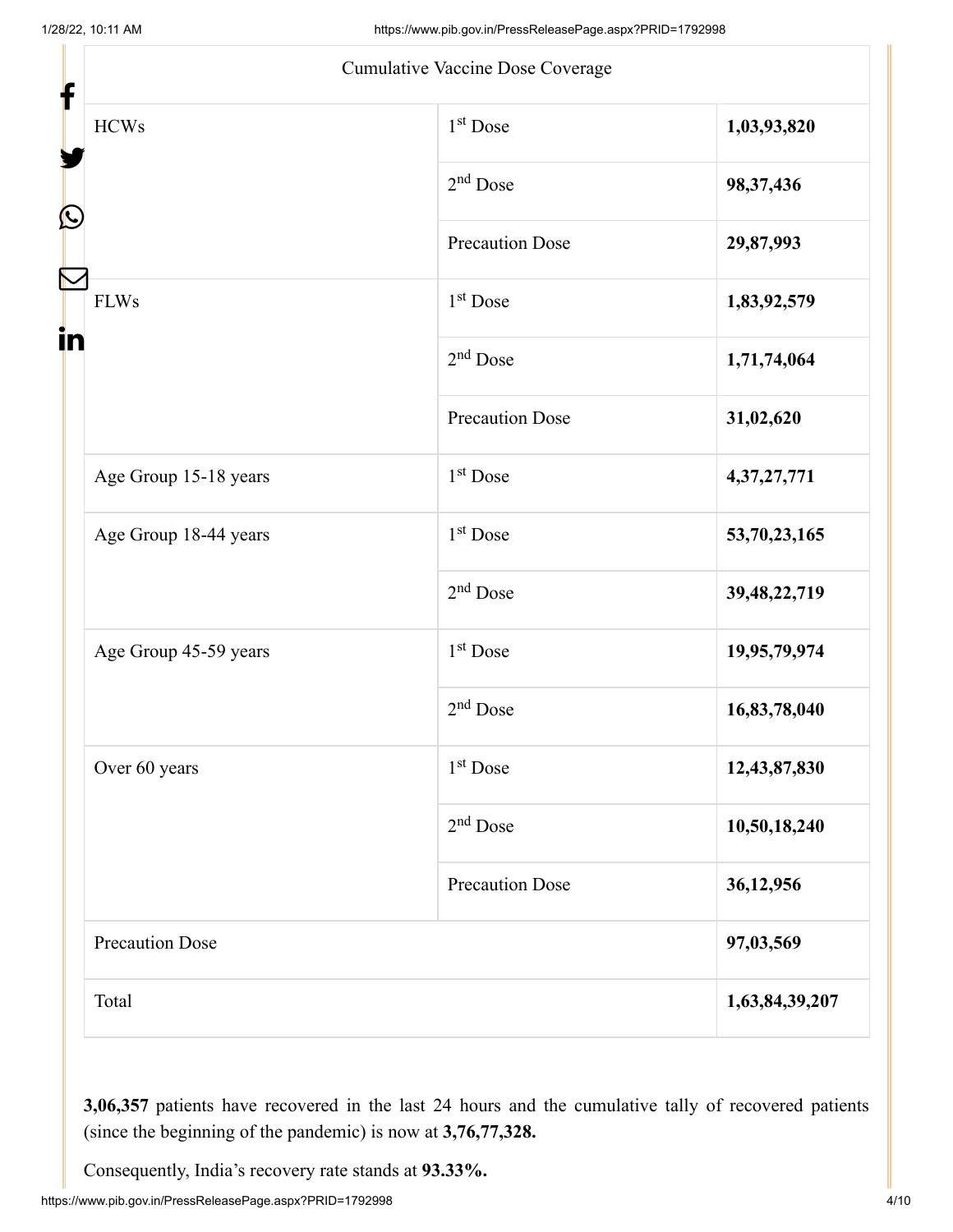

#### **2,86,384 new cases** were reported in the last 24 hours.



India's Active Case load is presently at **22,02,472.** Active cases constitute **5.46%** of the country's total Positive Cases**.**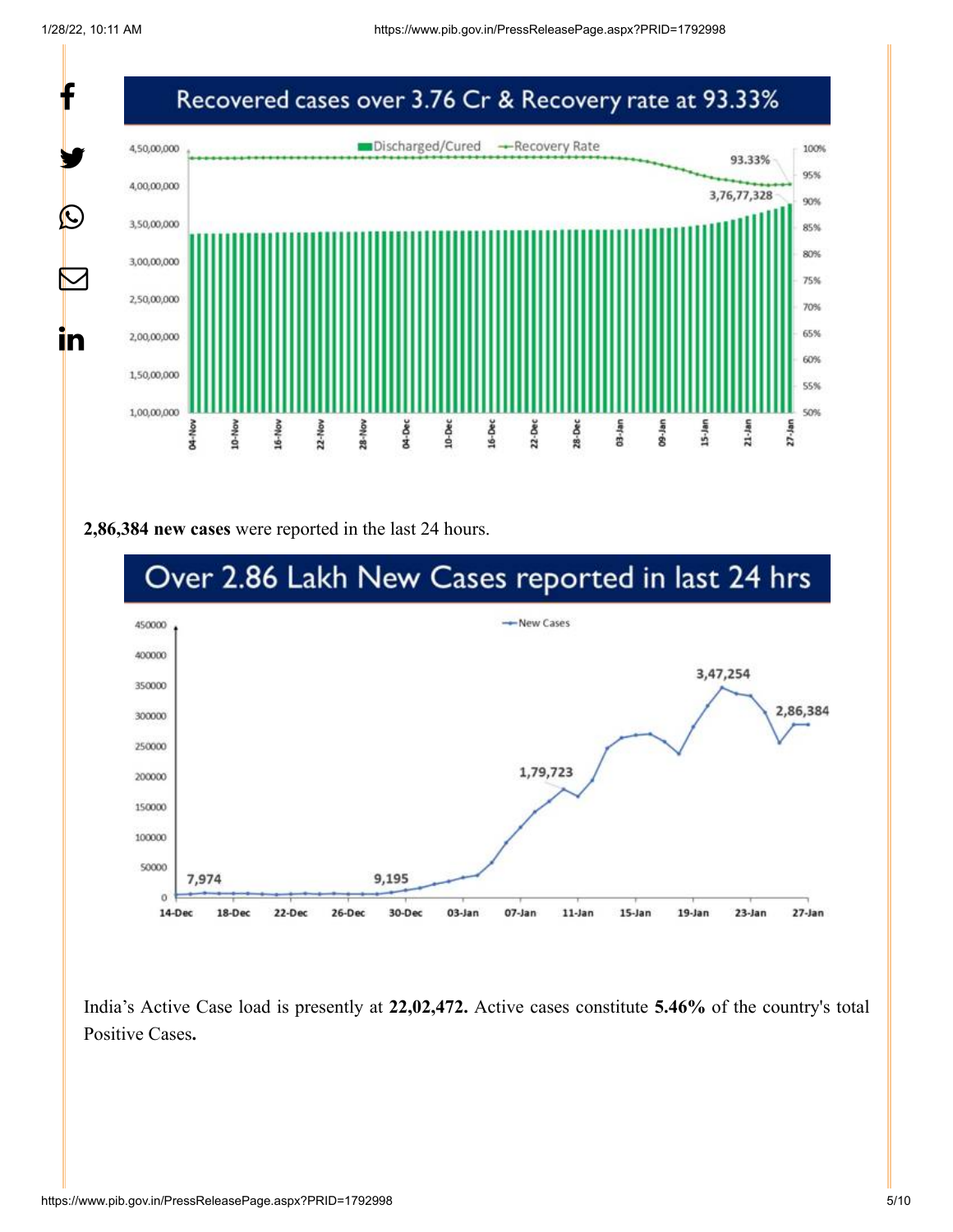1/28/22, 10:11 AM https://www.pib.gov.in/PressReleasePage.aspx?PRID=1792998



The testing capacity across the country continues to be expanded. The last 24 hours saw a total of **14,62,261** tests being conducted. India has so far conducted over **72.21 Cr (72,21,66,248**) cumulative tests.

While testing capacity has been enhanced across the country, **Weekly Positivity Rate** in the country currently **stands at 17.75%** and the **Daily Positivity rate also reported to be 19.59%.**



<https://www.pib.gov.in/PressReleasePage.aspx?PRID=1792888>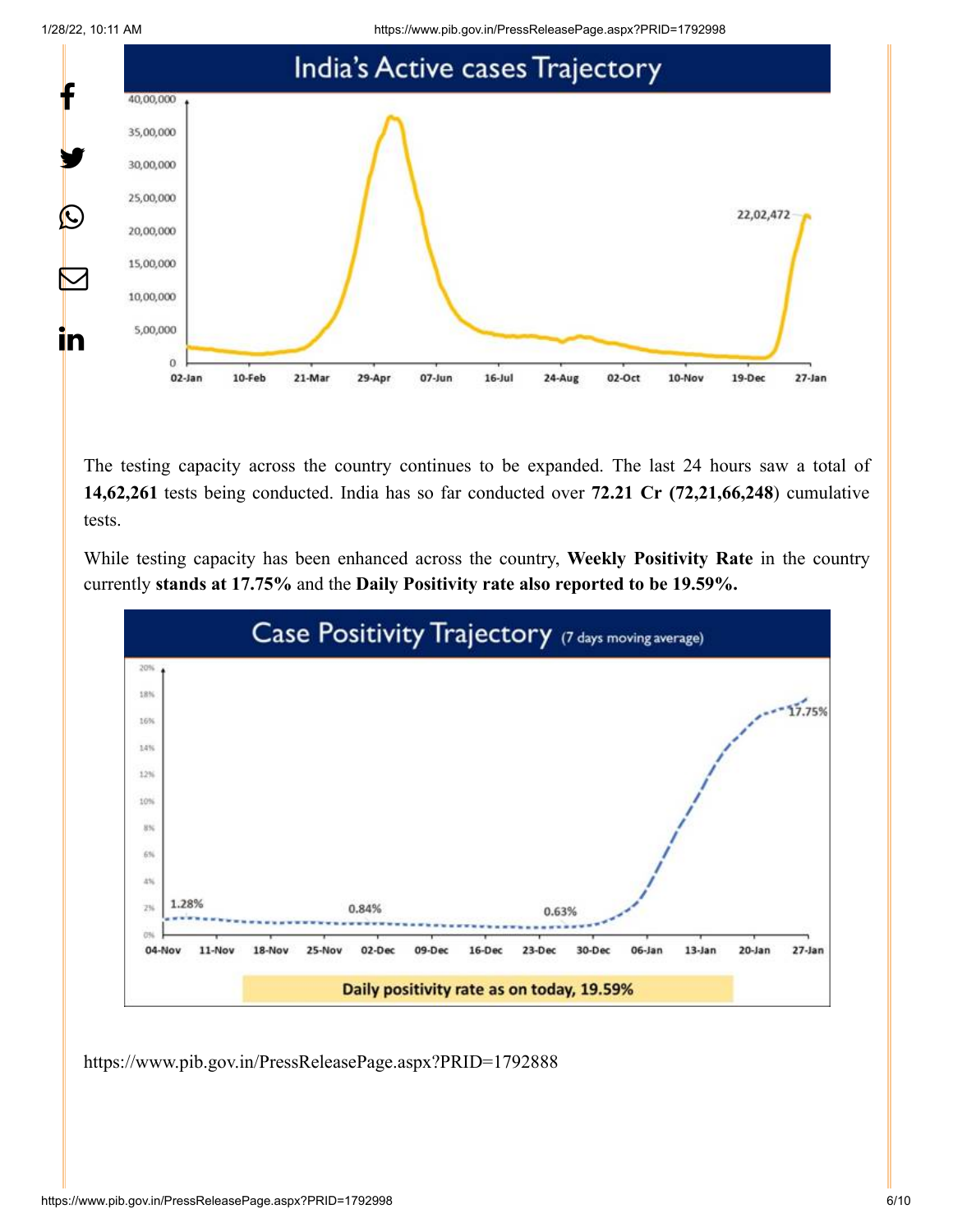f

y.

#### **Update on COVID-19 Vaccine Availability in States/UTs**

# **More than 163.71 Crore vaccine doses provided to States/UTs**

# **More than 13.60 Crore balance and unutilized vaccine doses still available with States/UTs**

The Union Government is committed to accelerating the pace and expanding the scope of COVID-19 vaccination throughout the country. The nationwide COVID 19 vaccination started on  $16<sup>th</sup>$  January 2021. The new phase of universalization of COVID-19 vaccination commenced from  $21<sup>st</sup>$  June 2021. The vaccination drive has been ramped up through availability of more vaccines, advance visibility of vaccine availability to States and UTs for enabling better planning by them, and streamlining the vaccine **in** vaccine availa

As part of the nationwide vaccination drive, Government of India has been supporting the States and UTs by providing them COVID Vaccines free of cost. In the new phase of the universalization of the COVID19 vaccination drive, the Union Government will procure and supply (free of cost) 75% of the vaccines being produced by the vaccine manufacturers in the country to States and UTs/

| <b>VACCINE DOSES</b>     | (As on $27th$ January, 2022) |
|--------------------------|------------------------------|
| <b>SUPPLIED</b>          | 1,62,73,06,725               |
| <b>BALANCE AVAILABLE</b> | 13,83,03,116                 |

More than **163.71 crore (1,63,71,18,725)** vaccine doses have been provided to States/UTs so far through Govt. of India (free of cost channel) and through direct state procurement category.

More than **13.60 Cr (13,60,98,246)** balance and unutilized COVID Vaccine doses are still available with the States/UTs to be administered.

<https://www.pib.gov.in/PressReleasePage.aspx?PRID=1792884>

**National Regulator approves "Conditional Market Authorization" of two COVID19 Vaccines-Covaxin and Covishield**

**Market Authorization conditional to submission of ongoing clinical trial data and safety data of the vaccine, at longer time intervals**

**All vaccinations to be recorded on CoWIN platform and AEFI, AESI to be strictly monitored**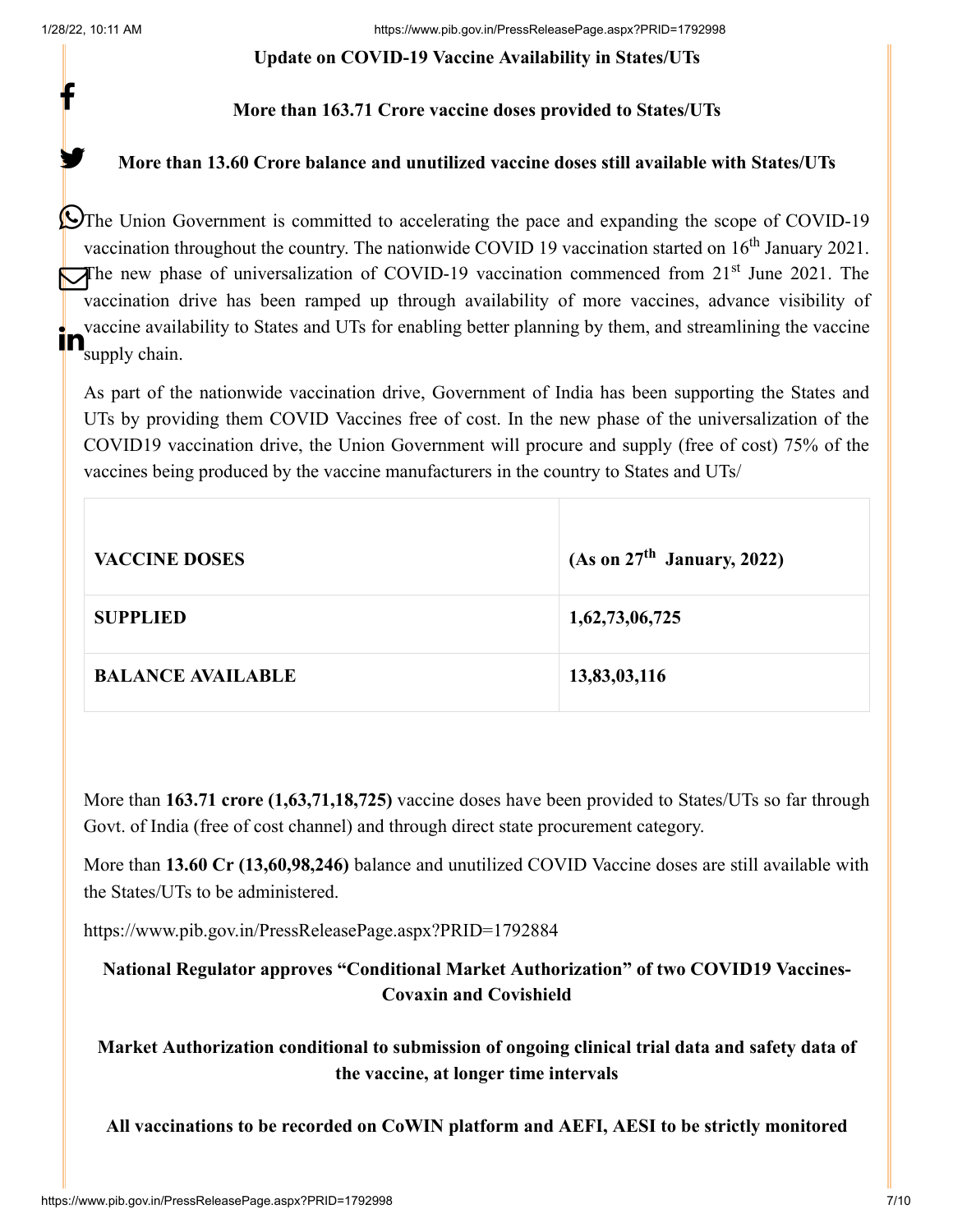#### 1/28/22, 10:11 AM https://www.pib.gov.in/PressReleasePage.aspx?PRID=1792998

The National Regulator, Drugs Controller General of India (DCGI), has given nod to market authorization of two COVID19 vaccines, Covaxin and Covishield subject to certain conditions, here today. The Subject Expert Committee (SEC) of the Central Drugs Standard Control Organization (CDSCO) had recommended for upgradation of status for the vaccines from restricted use in emergency Situations to grant of new drug permission with conditions in the adult population on 19th January 2022. f

The proactive and agile approach followed by Government of India has been a hallmark of its strategy of management of COVID19. The latest approval accorded by DCGI for conditional market authorization to two COVID19 vaccines in the country indicates the promptness and timeliness with which the public **Response strategy and decision making apparatus of the country has responded to the emerging needs** during the pandemic.

**In**It may be noted that of the global Stringent Regulatory Authorities, only the United States Food and Drug Administration (USFDA) Medicines and Healthcare products Regulatory Agency (MHRA) of the UK have granted "conditional market authorization" to Pfizer and AstraZeneca, respectively, for their COVID19 Vaccines.

<https://www.pib.gov.in/PressReleasePage.aspx?PRID=1792956>

**Tweet Links:**

नव वर्ष की ऐतिहासिक उपलब्धि!

भारत ने अपनी 9⃣5⃣% से अधिक वयस्क आबादी को वैक्सीन की पहली डोज लगाने का कीर्तिमान हासिल कर लिया है।

PM [@NarendraModi](https://twitter.com/narendramodi?ref_src=twsrc%5Etfw) जी के नेतृत्व, स्वास्थ्य कर्मियों की मेहनत और जनभागीदारी से हम निरंतर इस अभियान में आगे बढ़ रहे हैं।[#SabkoVaccineMuftVaccine](https://twitter.com/hashtag/SabkoVaccineMuftVaccine?src=hash&ref_src=twsrc%5Etfw) [pic.twitter.com/xRjjlQX06I](https://t.co/xRjjlQX06I)

— Dr Mansukh Mandaviya (@mansukhmandviya) [January 27, 2022](https://twitter.com/mansukhmandviya/status/1486659728331599873?ref_src=twsrc%5Etfw)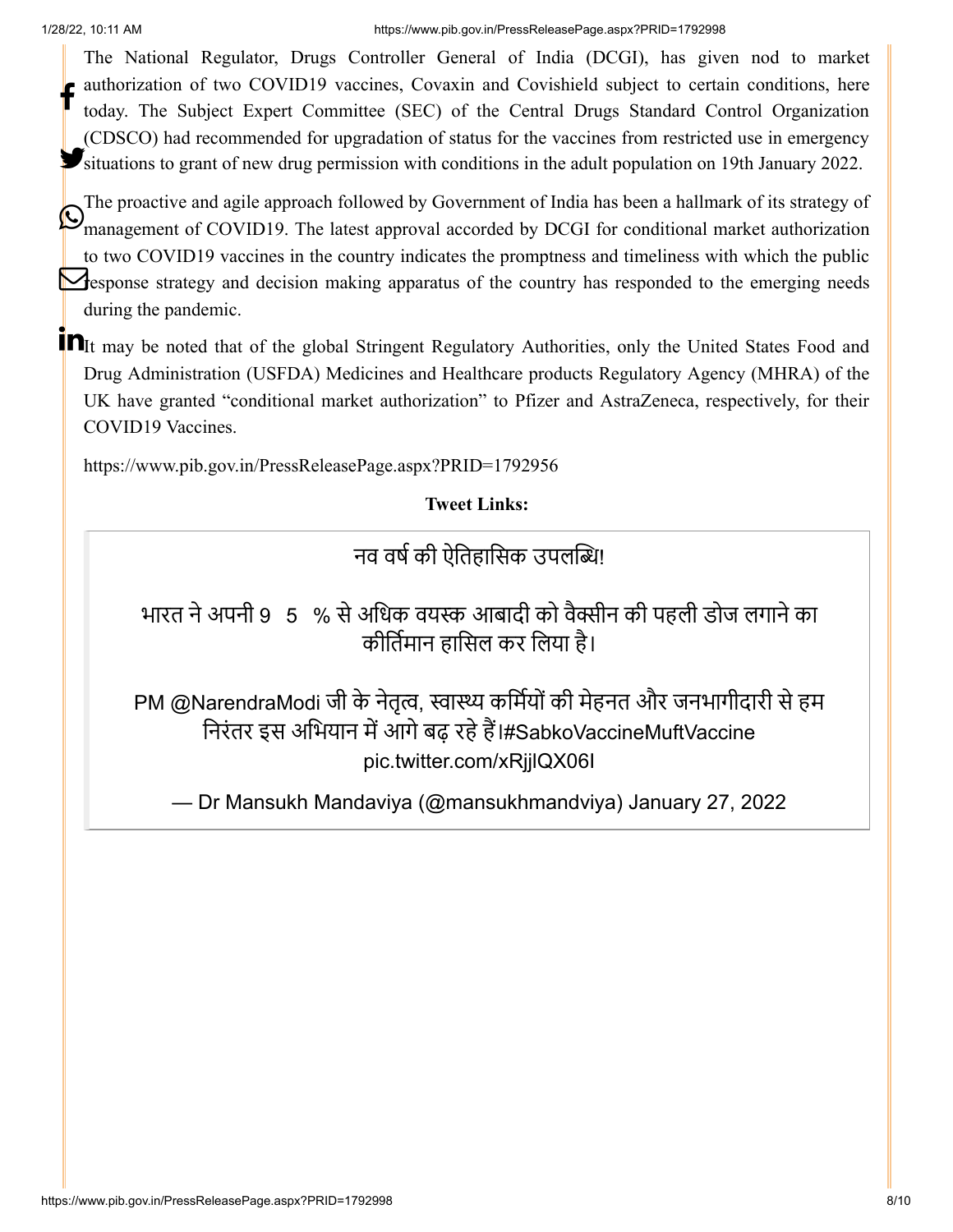f

У.

 $\bm{\mathcal{Q}}$ 

 $\mathbf \Xi$ 

in

More than 163.84 Crore total doses administered have been administered so far

Population aged 18 years and above 1st dose: 88.98 crore (95%) 2nd dose: 69.52 crore (74%) Precaution Dose: 97.03 Lakh

> Population aged 15-18 years 1st dose: 4.37 crore (59%)

-JS, [@MoHFW\\_INDIA](https://twitter.com/MoHFW_INDIA?ref_src=twsrc%5Etfw) [pic.twitter.com/czQS8Q6NXS](https://t.co/czQS8Q6NXS)

— PIB India (@PIB\_India) [January 27, 2022](https://twitter.com/PIB_India/status/1486658926653292547?ref_src=twsrc%5Etfw)

The [@CDSCO\\_INDIA\\_INF](https://twitter.com/CDSCO_INDIA_INF?ref_src=twsrc%5Etfw) has now upgraded the permission for COVAXIN and Covishield from restricted use in emergency situations to normal new drug permission in the adult population with certain conditions.

— Dr Mansukh Mandaviya (@mansukhmandviya) [January 27, 2022](https://twitter.com/mansukhmandviya/status/1486641069496229892?ref_src=twsrc%5Etfw)

Government of India has launched eSanjeevani Telemedicine Platform. It provides regular & specialist consultation for both COVID and Non-Covid essential health services.

More than 2.3 Crore Teleconsultation provided till date

-JS, [@MoHFW\\_INDIA](https://twitter.com/MoHFW_INDIA?ref_src=twsrc%5Etfw) [pic.twitter.com/Ddi6SN8DVo](https://t.co/Ddi6SN8DVo)

— PIB India (@PIB\_India) [January 27, 2022](https://twitter.com/PIB_India/status/1486659455596974080?ref_src=twsrc%5Etfw)

**\*\*\*\*\*\***

**AS**

(Release ID: 1792998) Visitor Counter : 255

Read this release in: [Hindi](https://pib.gov.in/PressReleasePage.aspx?PRID=1793048) , [Marathi](https://pib.gov.in/PressReleasePage.aspx?PRID=1793032) , [Manipuri](https://pib.gov.in/PressReleasePage.aspx?PRID=1793034) , [Gujarati](https://pib.gov.in/PressReleasePage.aspx?PRID=1793097)